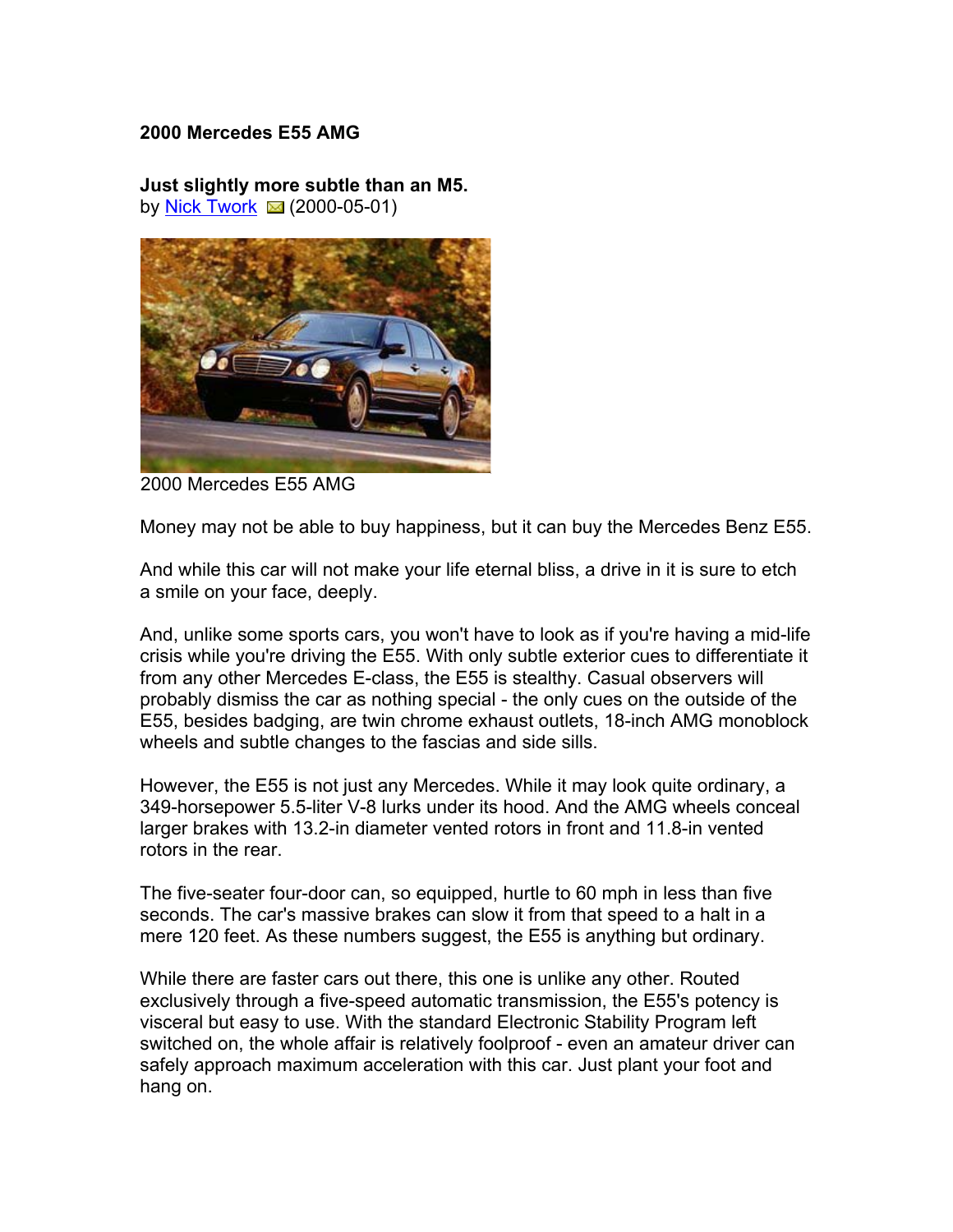## *Displays of power*

And hang on you should, because this car pulls like a diesel locomotive from a rolling start. Besides the BMW M5, few other cars pile on speed at such an exhilarating rate. So much so, you really can't fault the E55 for lacking a manual transmission, even if BMW's M5 offers one.

In the E55, the automatic transmission is in line with the car's personality. Crowded urban areas and city streets make the automatic transmission a blessing, too. And at the hands of even an experienced driver, it sacrifices little to the M5 in acceleration times. Better in daily driving than on the racetrack, as Benz would have you think.

Elsewhere inside, the E55 is all business. While it looks dark and Germanic, the interior is comfortable and well built. Subtle touches like headlight washers, a button to lower the rear head restraints and Mercedes SmartKey remind you that this is high luxury, but it's all subtly restrained.

From the driver's seat, the E55 feels like it has an exceptionally solid body structure. While the firmer tuning and larger tires unique to the E55 make the ride less compliant than the E430, it's far from harsh, even on the winter-scarred roads of the Midwest.

For hi-po enthusiasts of all stripes, the E55 sits in front of the daydream parking lot, keys in the ignition. It combines performance, luxury and practicality in a way that burnishes the reputation for sophistication and engineering, all at once. One stomp on the throttle and one slam of the door are convincing arguments for paying the stiff sticker price.